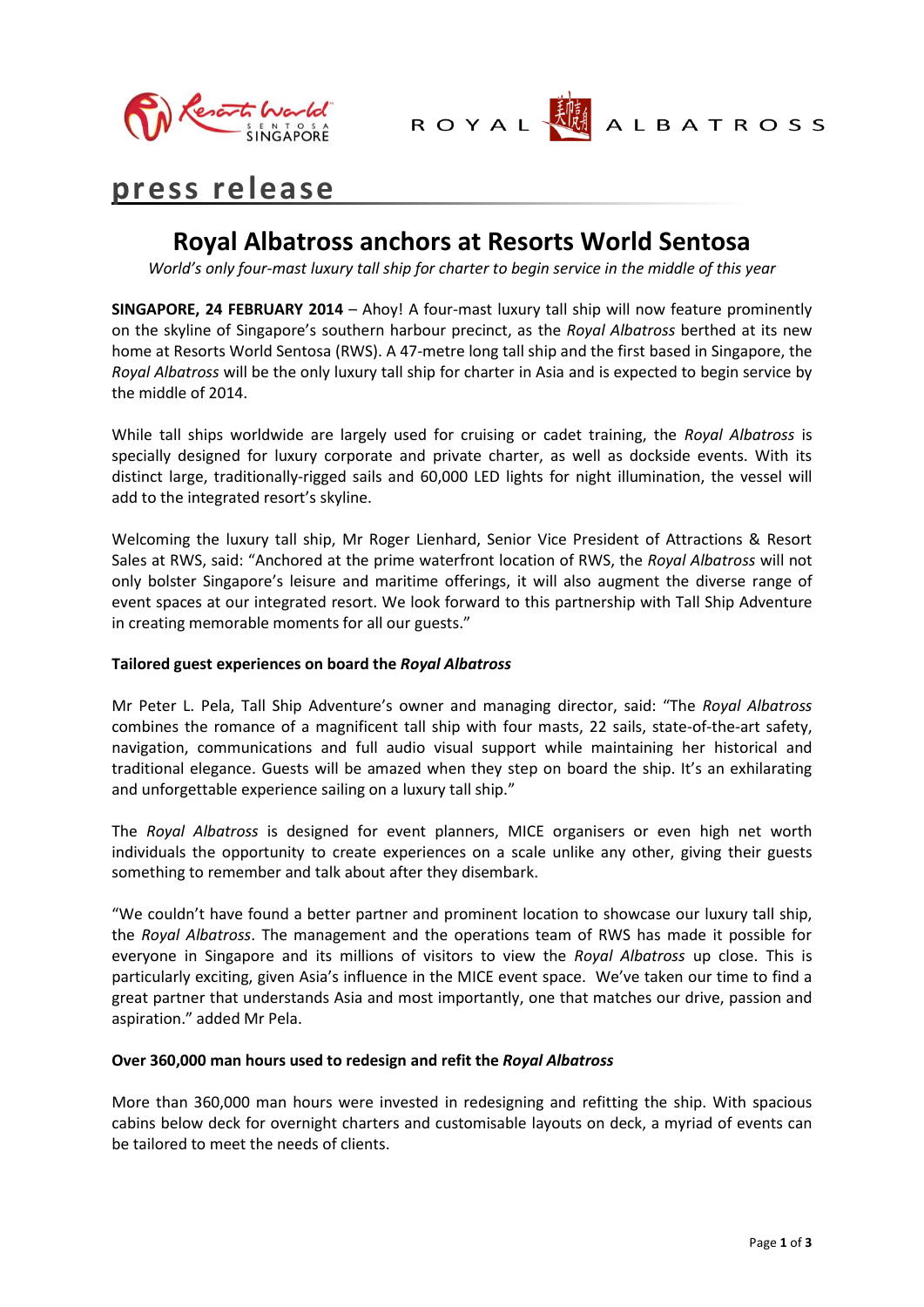The man at the helm of the ship, Captain Mark Rothwell, is thrilled at her new home, saying: "The *Royal Albatross* is a true beauty and a perfect addition to the waterfront location, set against the Maritime Experiential Museum at RWS. We are glad to come onboard and look forward serving clients who seek the finer things in life. We are also planning training programmes to groom local talents, as well as creating special dockside activities for guests later this year."

Guests may visit [www.tallship.com.sg](http://www.tallship.com.sg/) for more information or email [info@tallship.com.sg](mailto:info@tallship.com.sg) for booking enquiries.

 $-$  End  $-$ 

#### **ABOUT ROYAL ALBATROSS**

The Royal Albatross started her life in Chicago cruising the Great Lakes, prior to the beginning of an epic journey that took over her 15,000 kilometres from the moderate climes of North America to the tropical waters of South East Asia. Approximately 360,000 man hours have been invested redesigning and refitting Royal Albatross resulting in a sailing ship of unmatched quality and splendour. This is a ship designed to entertain and impress with 22 sails, over 650 square meters of canvas and over 60,000 RGB lights to set Royal Albatross's mood for whatever the occasion requires.

For more information, please visit [www.tallship.com.sg.](http://www.tallship.com.sg/) 

#### **ABOUT RESORTS WORLD SENTOSA**

Resorts World Sentosa (RWS), Asia's ultimate destination resort, is located on Singapore's resort island of Sentosa. Spanning 49 hectares, the resort opened in January 2010 and welcomed over 45 million visitors in its first three years of opening. RWS is home to two mega attractions - the region's first-and-only Universal Studios theme park and the Marine Life Park, which comprises the world's largest S.E.A. Aquarium and the Adventure Cove Waterpark - as well as a Maritime Experiential Museum, a casino, luxurious accommodation in six unique hotels, the Resorts World Convention Centre, celebrity chef restaurants, an award-winning destination spa and specialty retail outlets. The resort also offers world-class entertainment, from original resident productions to concerts and public shows such as the Crane Dance and the Lake of Dreams. R WS was named "Best Integrated Resort" in 2011, 2012 and 2013 at the TTG Travel Awards which recognises the best of Asia-Pacific's travel industry.

RWS is wholly owned by Genting Singapore, a company of the Genting Group. For more information, please visi[t www.rwsentosa.com.](http://www.rwsentosa.com/)

## **MEDIA CONTACTS**

**Resorts World Sentosa**  Linette Lin Tel: +65 6577 9762 Email[: linette.lin@rwsentosa.com](mailto:linette.lin@rwsentosa.com)

**ATE Integrated Communications (for Resorts World Sentosa)** Debbie Pereira Tel: +65 6592 0543 Email: [debbie@ate.bz](mailto:debbie@ate.bz)

**Tall Ship Adventures**  Monica Alsagoff Tel: +65 9787 8355 Email[: press@tallship.com.sg](mailto:press@tallship.com.sg)